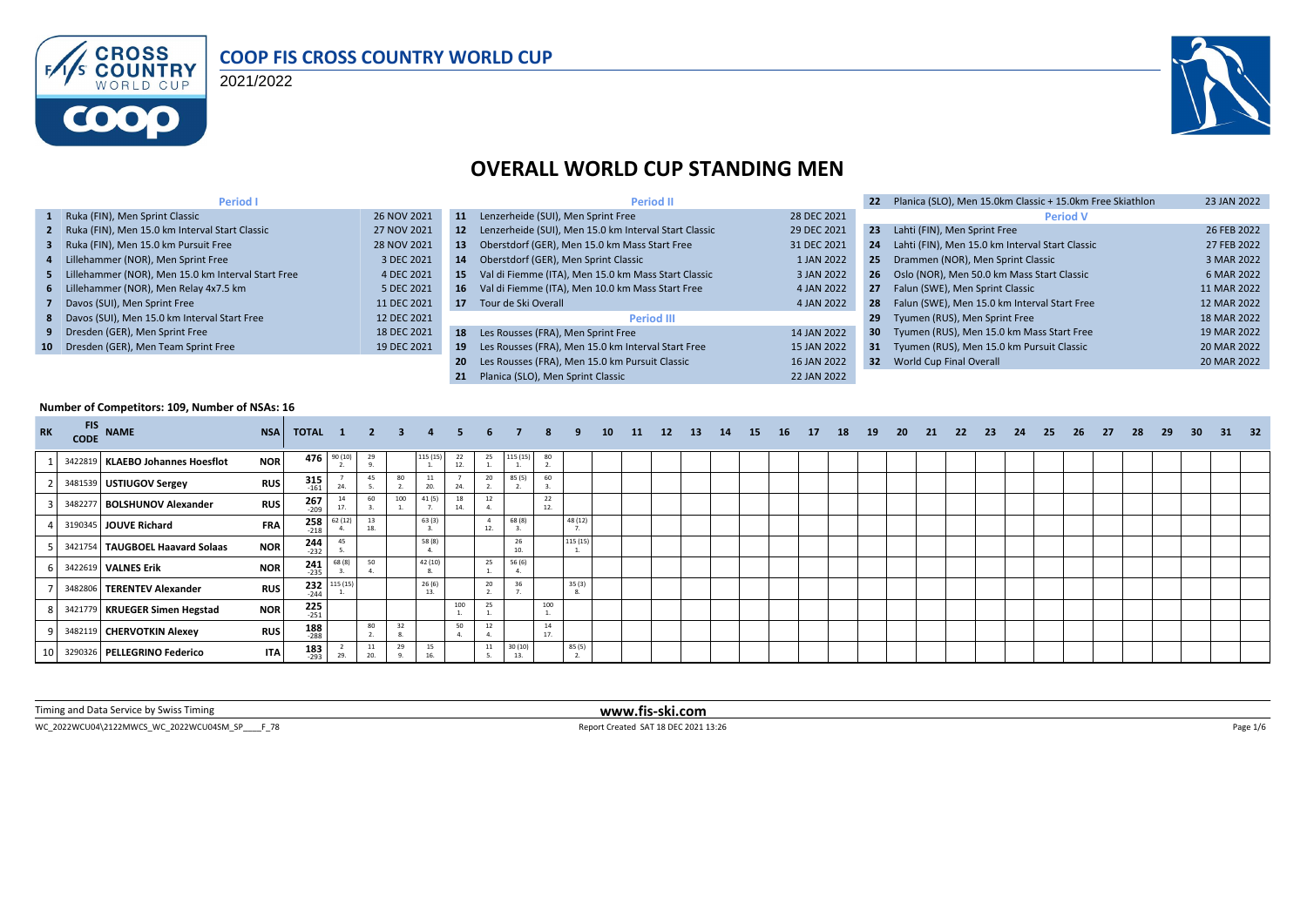



**COOO** 



# **OVERALL WORLD CUP STANDING MEN**

| RK | <b>FIS</b> | CODE NAME                         | <b>NSA</b> | <b>TOTAL</b>         | $\mathbf{1}$                                | - 2                     |           |                                                 |                      |                        |                                         |                                          |                        | 11 | 12 | -13- | -14 | -15 | -16 | -17 | 18 | -19 | <b>20</b> | 21 | -22 | -23 | -24 | 25 | -26 | -27 | -28 | 29 | -30 | 31 | 32 |
|----|------------|-----------------------------------|------------|----------------------|---------------------------------------------|-------------------------|-----------|-------------------------------------------------|----------------------|------------------------|-----------------------------------------|------------------------------------------|------------------------|----|----|------|-----|-----|-----|-----|----|-----|-----------|----|-----|-----|-----|----|-----|-----|-----|----|-----|----|----|
| 11 |            | 3190323 CHANAVAT Lucas            | <b>FRA</b> | $\frac{166}{310}$    | $\begin{array}{c} 24 \\ 11 \end{array}$     |                         |           | $\begin{array}{c} 22 \ (12) \\ 21. \end{array}$ |                      |                        | $\mathop{52\atop-6} \mathop{12\atop-6}$ |                                          | $68(8)$<br>3.          |    |    |      |     |     |     |     |    |     |           |    |     |     |     |    |     |     |     |    |     |    |    |
| 12 |            | 3420586 HOLUND Hans Christer      | <b>NOR</b> | $162$ <sub>314</sub> |                                             | 22<br>12.               |           |                                                 | 80<br>2.             | 15<br>3.               |                                         | 45<br>5.                                 |                        |    |    |      |     |     |     |     |    |     |           |    |     |     |     |    |     |     |     |    |     |    |    |
| 13 |            | 3150570 NOVAK Michal              | <b>CZE</b> | $154$ <sub>322</sub> |                                             | 15<br>16.               | 45<br>5.  | 18<br>14.                                       | 45                   |                        | 18<br>14.                               |                                          | 13<br>18.              |    |    |      |     |     |     |     |    |     |           |    |     |     |     |    |     |     |     |    |     |    |    |
| 14 |            | 3482105 YAKIMUSHKIN Ivan          | <b>RUS</b> | $151$ <sub>325</sub> | $\begin{array}{c} 12 \\ 19. \end{array}$    | 32<br>8.                | 50<br>4.  |                                                 | 16<br>15.            | 12<br>4.               |                                         | 29<br>9.                                 |                        |    |    |      |     |     |     |     |    |     |           |    |     |     |     |    |     |     |     |    |     |    |    |
| 15 |            | 3481432 MALTSEV Artem             | <b>RUS</b> | 147<br>$-329$        |                                             | 18<br>14.               | 60<br>3.  |                                                 | 10<br>21.            | 20<br>2.               | 3<br>28.                                | 36<br>7.                                 |                        |    |    |      |     |     |     |     |    |     |           |    |     |     |     |    |     |     |     |    |     |    |    |
| 16 |            | 3422477 NORTHUG Even              | <b>NOR</b> | 128<br>$-348$        |                                             |                         |           | 26<br>10.                                       |                      |                        | 48 (3)<br>-5.                           |                                          | 54 (4)<br>$\mathbf{4}$ |    |    |      |     |     |     |     |    |     |           |    |     |     |     |    |     |     |     |    |     |    |    |
| 17 |            | 3420909 GOLBERG Paal              | <b>NOR</b> | $122$<br>$354$       | 34(5)<br>9.                                 | 26<br>10.               |           | $\frac{15(2)}{18}$                              | 24<br>11.            | 15<br>3.               | $\mathbf{8}$<br>23.                     |                                          |                        |    |    |      |     |     |     |     |    |     |           |    |     |     |     |    |     |     |     |    |     |    |    |
| 18 |            | 3530910 SCHOONMAKER James Clinton | <b>USA</b> | 106<br>$-370$        | 42 (6)<br>$\overline{7}$                    |                         |           | 24<br>11.                                       |                      | <sup>1</sup><br>15.    |                                         |                                          | 39 (10)<br>9.          |    |    |      |     |     |     |     |    |     |           |    |     |     |     |    |     |     |     |    |     |    |    |
| 19 |            | 3180535 NISKANEN livo             | <b>FIN</b> | $\frac{105}{371}$    |                                             | 100<br>$\overline{1}$ . |           |                                                 |                      | $5\overline{5}$<br>11. |                                         |                                          |                        |    |    |      |     |     |     |     |    |     |           |    |     |     |     |    |     |     |     |    |     |    |    |
| 20 |            | 3481163 RETIVYKH Gleb             | <b>RUS</b> | $\frac{105}{371}$    | $\begin{array}{c} 32 \\ 8. \end{array}$     |                         |           | 16<br>15.                                       |                      |                        | 15<br>16.                               |                                          | 42 (2)<br>6.           |    |    |      |     |     |     |     |    |     |           |    |     |     |     |    |     |     |     |    |     |    |    |
| 21 |            | 3423291 LARSEN Thomas Helland     | <b>NOR</b> | $\frac{102}{374}$    |                                             |                         |           | 80<br>2.                                        |                      |                        |                                         |                                          | 22<br>12.              |    |    |      |     |     |     |     |    |     |           |    |     |     |     |    |     |     |     |    |     |    |    |
| 22 |            | 3423264 AMUNDSEN Harald Oestberg  | <b>NOR</b> | $101$ <sub>375</sub> |                                             |                         |           |                                                 | 36<br>$\overline{7}$ | 15<br>3.               |                                         | 50<br>4.                                 |                        |    |    |      |     |     |     |     |    |     |           |    |     |     |     |    |     |     |     |    |     |    |    |
| 23 |            | 3481988 SEMIKOV Ilia              | <b>RUS</b> | $\frac{100}{376}$    |                                             | 40<br>6.                | 40<br>6.  |                                                 |                      | $20\degree$<br>2.      |                                         |                                          |                        |    |    |      |     |     |     |     |    |     |           |    |     |     |     |    |     |     |     |    |     |    |    |
| 24 |            | 3501340 GRATE Marcus              | <b>SWE</b> | $\frac{90}{386}$     | $\frac{30(4)}{10}$                          |                         |           | 40<br>6.                                        |                      |                        |                                         |                                          | 20<br>13.              |    |    |      |     |     |     |     |    |     |           |    |     |     |     |    |     |     |     |    |     |    |    |
| 25 |            | 3421154 NYENGET Martin Loewstroem | <b>NOR</b> | 87<br>$-389$         |                                             |                         |           |                                                 | 60                   | 15<br>$\overline{a}$   |                                         | $\begin{array}{c} 12 \\ 19. \end{array}$ |                        |    |    |      |     |     |     |     |    |     |           |    |     |     |     |    |     |     |     |    |     |    |    |
| 26 |            | 3190529 LAPALUS Hugo              | <b>FRA</b> | $79 - 397$           |                                             | 20<br>13.               | 16<br>15. |                                                 | 13<br>$=18.$         | $\overline{4}$<br>12.  |                                         | $\begin{array}{c} 26 \\ 10. \end{array}$ |                        |    |    |      |     |     |     |     |    |     |           |    |     |     |     |    |     |     |     |    |     |    |    |
| 27 |            | 3180865 VUORINEN Lauri            | <b>FIN</b> | $74 \over 402$       | $\begin{array}{c} 16(1) \\ 16. \end{array}$ |                         |           | 45<br>5.                                        |                      | $\overline{2}$<br>14.  |                                         |                                          | 11<br>20.              |    |    |      |     |     |     |     |    |     |           |    |     |     |     |    |     |     |     |    |     |    |    |
| 28 |            | 3421320 <b>IVERSEN Emil</b>       | <b>NOR</b> | $69 - 407$           |                                             | 36<br>7.                |           |                                                 | 8<br>23.             | 25                     |                                         |                                          |                        |    |    |      |     |     |     |     |    |     |           |    |     |     |     |    |     |     |     |    |     |    |    |
| 29 |            | 3420605 ROETHE Sjur               | <b>NOR</b> | $69$ <sub>-407</sub> |                                             |                         |           |                                                 | 29<br>9.             |                        |                                         | 40<br>6.                                 |                        |    |    |      |     |     |     |     |    |     |           |    |     |     |     |    |     |     |     |    |     |    |    |
| 30 |            | 3421164 SKAR Sindre Bjoernestad   | <b>NOR</b> | $64 - 412$           |                                             |                         |           | 18 (4)<br>17.                                   |                      |                        | $\mathbf{1}$<br>30.                     |                                          | 45<br>5.               |    |    |      |     |     |     |     |    |     |           |    |     |     |     |    |     |     |     |    |     |    |    |
| 31 |            | 3190111 MANIFICAT Maurice         | <b>FRA</b> | $62$<br>$414$        |                                             |                         |           |                                                 | 26<br>10.            | $\overline{4}$<br>12.  |                                         | 32<br>8.                                 |                        |    |    |      |     |     |     |     |    |     |           |    |     |     |     |    |     |     |     |    |     |    |    |

Timing and Data Service by Swiss Timing **www.fis-ski.com**

WC\_2022WCU04\2122MWCS\_WC\_2022WCU04SM\_SP\_\_\_\_F\_78 Report Created SAT 18 DEC 2021 13:26 Page 2/6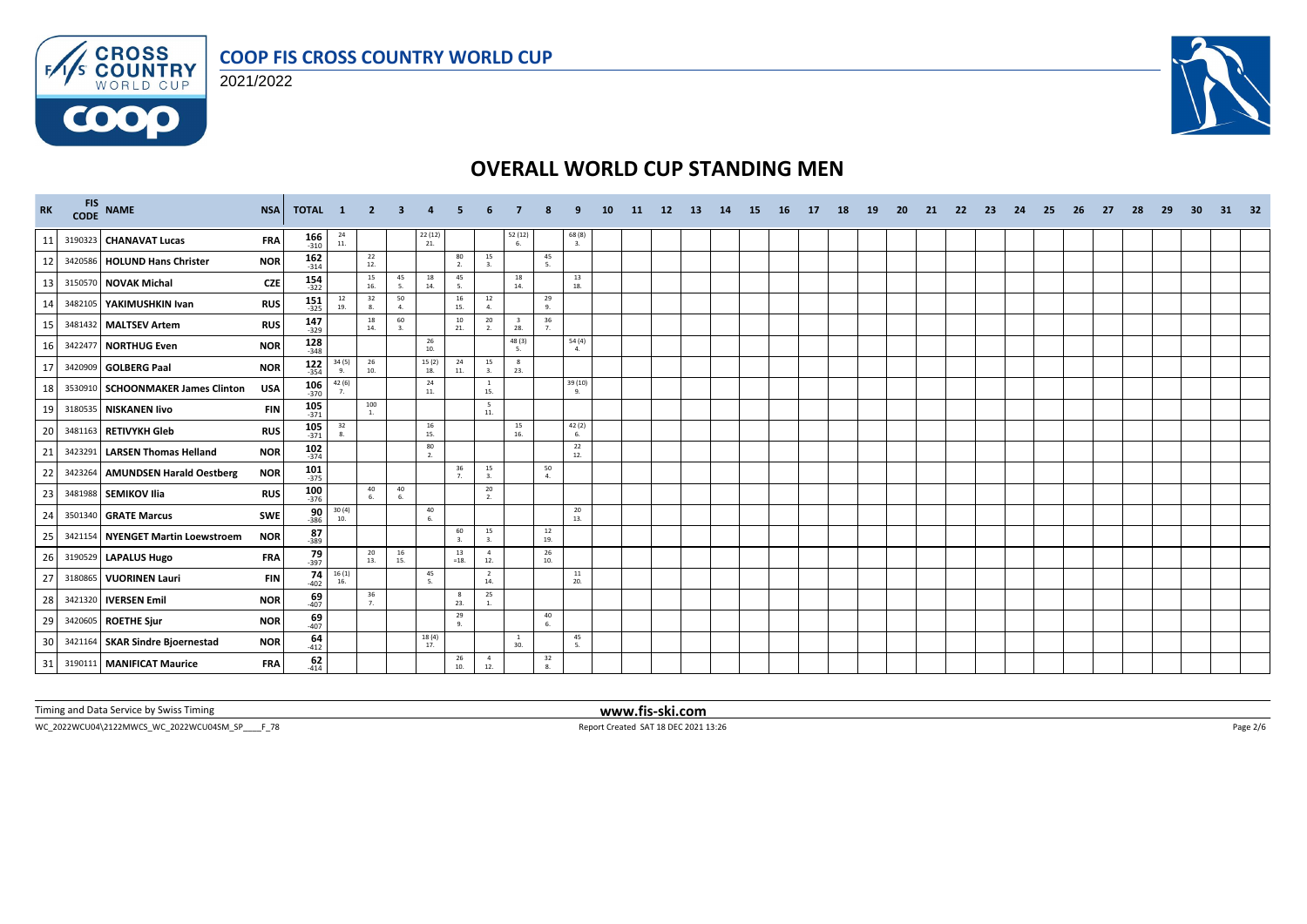



**COOO** 



# **OVERALL WORLD CUP STANDING MEN**

| RK | FIS NAME<br><b>NSA</b>                     | <b>TOTAL</b>        | $\mathbf{1}$                             | - 2                                      | -3             |                                |                       |                      |              |                                |              | 10 | -11 | <b>12</b> | -13 | 14 | -15 | - 16 | 17 | 18 | <b>19</b> | -20 | -21 | -22 | -23 | -24 | - 25 | -26 | -27 | -28 | -29 | -30 | 31 | 32 |
|----|--------------------------------------------|---------------------|------------------------------------------|------------------------------------------|----------------|--------------------------------|-----------------------|----------------------|--------------|--------------------------------|--------------|----|-----|-----------|-----|----|-----|------|----|----|-----------|-----|-----|-----|-----|-----|------|-----|-----|-----|-----|-----|----|----|
| 32 | 3200205 BOEGL Lucas<br><b>GER</b>          | $\frac{58}{-418}$   |                                          | $\begin{array}{c} 12 \\ 19. \end{array}$ | $\frac{36}{7}$ |                                | $\mathbf{1}$<br>30.   | $\frac{9}{7}$        |              |                                |              |    |     |           |     |    |     |      |    |    |           |     |     |     |     |     |      |     |     |     |     |     |    |    |
| 33 | 3501278 PERSSON Anton<br><b>SWE</b>        | $\frac{58}{418}$    | $\begin{array}{c} 22 \\ 12. \end{array}$ |                                          |                |                                |                       |                      | 36(4)<br>8.  |                                |              |    |     |           |     |    |     |      |    |    |           |     |     |     |     |     |      |     |     |     |     |     |    |    |
| 34 | 3482280 SPITSOV Denis<br><b>RUS</b>        | 56<br>$-420$        |                                          |                                          |                |                                | 20<br>13.             | 12<br>4.             |              | 24<br>11.                      |              |    |     |           |     |    |     |      |    |    |           |     |     |     |     |     |      |     |     |     |     |     |    |    |
| 35 | <b>GER</b><br>3200356 DOBLER Jonas         | 56<br>$-420$        |                                          | $\frac{16}{15}$                          | 18<br>14.      |                                | 13<br>$=18.$          | 9<br>7.              |              |                                |              |    |     |           |     |    |     |      |    |    |           |     |     |     |     |     |      |     |     |     |     |     |    |    |
| 36 | 3290379 de FABIANI Francesco<br><b>ITA</b> | $54 - 422$          |                                          | 14<br>17.                                | 26<br>10.      |                                |                       | 11<br>5.             |              | $\overline{\mathbf{3}}$<br>28. |              |    |     |           |     |    |     |      |    |    |           |     |     |     |     |     |      |     |     |     |     |     |    |    |
| 37 | 3510377 HEDIGER Jovian<br>SUI              | $54 - 422$          | $\begin{array}{c} 18 \\ 14. \end{array}$ |                                          |                |                                |                       |                      | 10<br>21.    |                                | 26<br>10.    |    |     |           |     |    |     |      |    |    |           |     |     |     |     |     |      |     |     |     |     |     |    |    |
| 38 | <b>NOR</b><br>3420961 KROGH Finn Haagen    | $\frac{53}{423}$    |                                          |                                          |                | 29<br>9.                       |                       |                      |              |                                | 24<br>11.    |    |     |           |     |    |     |      |    |    |           |     |     |     |     |     |      |     |     |     |     |     |    |    |
| 39 | 3530902 OGDEN Ben<br><b>USA</b>            | $\frac{53}{423}$    | 23(3)<br>13.                             |                                          |                | <sup>1</sup><br>30.            |                       | $\overline{7}$<br>9. | 22<br>12.    |                                |              |    |     |           |     |    |     |      |    |    |           |     |     |     |     |     |      |     |     |     |     |     |    |    |
| 40 | 3100406 CYR Antoine<br><b>CAN</b>          | $52$<br>-424        |                                          | 24<br>11.                                | 22<br>12.      |                                |                       | 6<br>10.             |              |                                |              |    |     |           |     |    |     |      |    |    |           |     |     |     |     |     |      |     |     |     |     |     |    |    |
| 41 | 3180861 MAKI Joni<br><b>FIN</b>            | $\frac{50}{426}$    | $\frac{42(2)}{6}$                        |                                          |                | $\overline{\mathbf{3}}$<br>28. |                       | 5<br>$11.$           |              |                                |              |    |     |           |     |    |     |      |    |    |           |     |     |     |     |     |      |     |     |     |     |     |    |    |
| 42 | 3501662 JOHANSSON Leo<br><b>SWE</b>        | 47<br>$-429$        |                                          | 9<br>22.                                 | 20<br>13.      |                                |                       | 10<br>6.             |              | 8<br>23.                       |              |    |     |           |     |    |     |      |    |    |           |     |     |     |     |     |      |     |     |     |     |     |    |    |
| 43 | 3510656 GROND Valerio<br>SUI               | 44<br>$-432$        |                                          |                                          |                |                                |                       |                      | 26(2)<br>11. |                                | 18<br>14.    |    |     |           |     |    |     |      |    |    |           |     |     |     |     |     |      |     |     |     |     |     |    |    |
| 44 | 3200802 MOCH Friedrich<br><b>GER</b>       | $43 - 433$          |                                          | 6<br>25.                                 | 13<br>18.      |                                | $\overline{4}$<br>27. | 9<br>7.              |              | $\frac{11}{20}$                |              |    |     |           |     |    |     |      |    |    |           |     |     |     |     |     |      |     |     |     |     |     |    |    |
| 45 | 3501010 HAEGGSTROEM Johan<br>SWE           | $41$ <sub>435</sub> | 6<br>25.                                 |                                          |                | $\overline{7}$<br>24.          |                       |                      | 16<br>15.    | - 6<br>25.                     | 6<br>25.     |    |     |           |     |    |     |      |    |    |           |     |     |     |     |     |      |     |     |     |     |     |    |    |
| 46 | <b>NOR</b><br>3420994 TOENSETH Didrik      | $40_{436}$          |                                          |                                          |                |                                | 40<br>-6              |                      |              |                                |              |    |     |           |     |    |     |      |    |    |           |     |     |     |     |     |      |     |     |     |     |     |    |    |
| 47 | <b>USA</b><br>3530882 SCHUMACHER Gus       | $33$<br>$443$       |                                          |                                          | 24<br>11.      |                                |                       | $\overline{7}$<br>9. |              | 2<br>29.                       |              |    |     |           |     |    |     |      |    |    |           |     |     |     |     |     |      |     |     |     |     |     |    |    |
| 48 | 3423782 MOSEBY Haavard<br><b>NOR</b>       | $32$<br>$444$       |                                          |                                          |                |                                | 32<br>8.              |                      |              |                                |              |    |     |           |     |    |     |      |    |    |           |     |     |     |     |     |      |     |     |     |     |     |    |    |
| 49 | 3181180 LINDHOLM Remi<br><b>FIN</b>        | $31$<br>$445$       |                                          | 5 <sup>5</sup><br>26.                    | 11<br>20.      |                                |                       | 5<br>$\bf 11.$       |              | 10<br>21.                      |              |    |     |           |     |    |     |      |    |    |           |     |     |     |     |     |      |     |     |     |     |     |    |    |
| 50 | 3481132 LARKOV Andrey<br><b>RUS</b>        | $31$ <sub>445</sub> |                                          | 10<br>21.                                | 12<br>19.      |                                | $\mathbf{q}$<br>22.   |                      |              |                                |              |    |     |           |     |    |     |      |    |    |           |     |     |     |     |     |      |     |     |     |     |     |    |    |
| 51 | 3510451 SCHAAD Roman<br>SUI                | $\frac{30}{446}$    |                                          |                                          |                |                                |                       |                      | 30(1)<br>9.  |                                |              |    |     |           |     |    |     |      |    |    |           |     |     |     |     |     |      |     |     |     |     |     |    |    |
| 52 | 3150664 CERNY Ondrej<br><b>CZE</b>         | $29 \atop 447$      |                                          |                                          |                |                                |                       |                      | 13<br>18.    |                                | 16(6)<br>21. |    |     |           |     |    |     |      |    |    |           |     |     |     |     |     |      |     |     |     |     |     |    |    |

Timing and Data Service by Swiss Timing **www.fis-ski.com**

WC\_2022WCU04\2122MWCS\_WC\_2022WCU04SM\_SP\_\_\_\_F\_78 Report Created SAT 18 DEC 2021 13:26 Page 3/6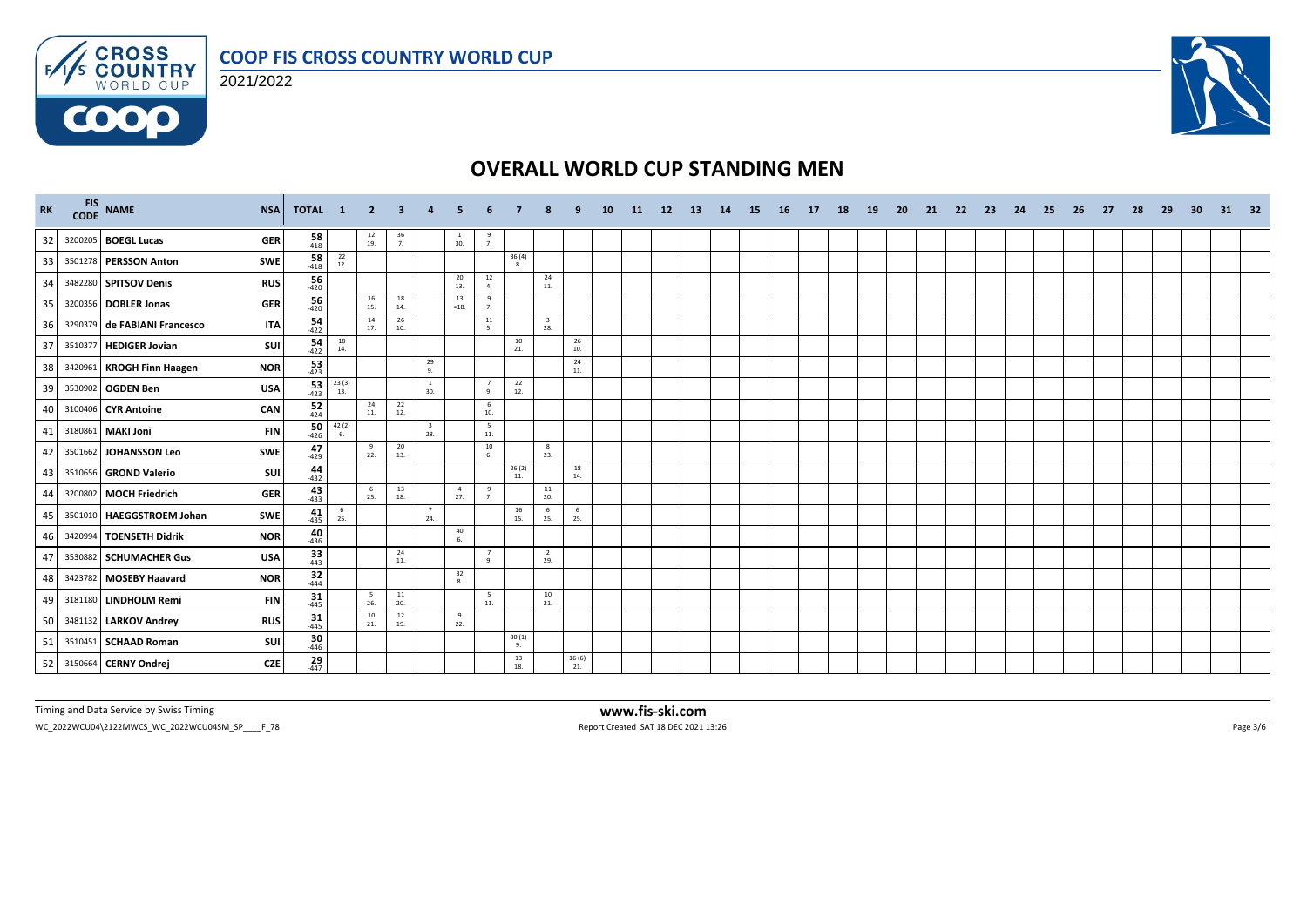



**COOO** 



# **OVERALL WORLD CUP STANDING MEN**

| RK |         | FIS NAME<br><b>NSA</b>                   | <b>TOTAL</b>        | $\blacksquare$                           | $\mathbf{2}$                   | -3                    |                       |               |                         |                       |                                          |                       | 10 | -11 | <b>12</b> | -13 | 14 | -15 | - 16 | 17 | 18 | 19 | -20 | -21 | -22 | - 23 | -24 | - 25 | -26 | -27 | 28 | 29 | -30 | 31 | 32 |
|----|---------|------------------------------------------|---------------------|------------------------------------------|--------------------------------|-----------------------|-----------------------|---------------|-------------------------|-----------------------|------------------------------------------|-----------------------|----|-----|-----------|-----|----|-----|------|----|----|----|-----|-----|-----|------|-----|------|-----|-----|----|----|-----|----|----|
| 53 |         | 3190302 PARISSE Clement<br><b>FRA</b>    | $\frac{28}{448}$    |                                          |                                |                       |                       | $=25.$        | $\overline{4}$<br>$12.$ |                       | $\begin{array}{c} 18 \\ 14. \end{array}$ |                       |    |     |           |     |    |     |      |    |    |    |     |     |     |      |     |      |     |     |    |    |     |    |    |
| 54 |         | 3190282 JAY Renaud<br><b>FRA</b>         | $\frac{28}{448}$    |                                          |                                |                       | $\overline{4}$<br>27. |               |                         | 9<br>22.              |                                          | 15<br>16.             |    |     |           |     |    |     |      |    |    |    |     |     |     |      |     |      |     |     |    |    |     |    |    |
| 55 |         | 3220002 MUSGRAVE Andrew<br><b>GBR</b>    | $26 - 450$          |                                          |                                | 15<br>16.             |                       | $11\,$<br>20. |                         |                       |                                          |                       |    |     |           |     |    |     |      |    |    |    |     |     |     |      |     |      |     |     |    |    |     |    |    |
| 56 |         | 3510342 BAUMANN Jonas<br>SUI             | $24 - 452$          |                                          |                                | $\overline{2}$<br>29. |                       | 14<br>17.     | 8<br>8.                 |                       |                                          |                       |    |     |           |     |    |     |      |    |    |    |     |     |     |      |     |      |     |     |    |    |     |    |    |
| 57 |         | 3181408 MOILANEN Niilo<br><b>FIN</b>     | $24 - 452$          | 9<br>22.                                 |                                |                       | 9<br>22.              |               | $\overline{2}$<br>14.   |                       |                                          | $\overline{4}$<br>27. |    |     |           |     |    |     |      |    |    |    |     |     |     |      |     |      |     |     |    |    |     |    |    |
| 58 |         | 3501741 POROMAA William<br>SWE           | $\frac{23}{453}$    |                                          |                                |                       |                       |               | 10<br>6.                |                       | 13<br>18.                                |                       |    |     |           |     |    |     |      |    |    |    |     |     |     |      |     |      |     |     |    |    |     |    |    |
| 59 |         | 3510361 PRALONG Candide<br><b>SUI</b>    | $23 - 453$          |                                          |                                |                       |                       |               | 8<br>8.                 |                       | $15\atop 16.$                            |                       |    |     |           |     |    |     |      |    |    |    |     |     |     |      |     |      |     |     |    |    |     |    |    |
| 60 |         | 3180557 HYVARINEN Perttu<br><b>FIN</b>   | $\frac{23}{453}$    |                                          | $\overline{\mathbf{3}}$<br>28. | 9<br>22.              |                       | -6<br>$=25.$  | 5<br>11.                |                       |                                          |                       |    |     |           |     |    |     |      |    |    |    |     |     |     |      |     |      |     |     |    |    |     |    |    |
| 61 |         | 3530713 BOLGER Kevin<br><b>USA</b>       | $\frac{23}{453}$    |                                          |                                |                       | 22<br>12.             |               | $\overline{1}$<br>15.   |                       |                                          |                       |    |     |           |     |    |     |      |    |    |    |     |     |     |      |     |      |     |     |    |    |     |    |    |
| 62 |         | 3150549 SELLER Ludek<br><b>CZE</b>       | $\frac{22}{454}$    | $\frac{4}{27}$ .                         |                                |                       |                       |               |                         | -6<br>25.             |                                          | 12<br>19.             |    |     |           |     |    |     |      |    |    |    |     |     |     |      |     |      |     |     |    |    |     |    |    |
| 63 | 3501587 | <b>BERGLUND Gustaf</b><br><b>SWE</b>     | $\frac{22}{454}$    | $\overline{\mathbf{3}}$<br>28.           |                                |                       | 8<br>23.              |               |                         | $\overline{2}$<br>29. |                                          | 9<br>22.              |    |     |           |     |    |     |      |    |    |    |     |     |     |      |     |      |     |     |    |    |     |    |    |
| 64 |         | 3100409 LEVEILLE Olivier<br><b>CAN</b>   | $21$ <sub>455</sub> |                                          | $\overline{1}$<br>30.          | 14<br>17.             |                       |               | 6<br>10.                |                       |                                          |                       |    |     |           |     |    |     |      |    |    |    |     |     |     |      |     |      |     |     |    |    |     |    |    |
| 65 | 3180990 | <b>HAARALA Juuso</b><br><b>FIN</b>       | $21 - 455$          | $\frac{8}{23}$                           |                                |                       | 5<br>26.              |               | $\overline{2}$<br>14.   | $\overline{4}$<br>27. |                                          | $\overline{2}$<br>29. |    |     |           |     |    |     |      |    |    |    |     |     |     |      |     |      |     |     |    |    |     |    |    |
| 66 |         | 3530911 JAGER Luke<br><b>USA</b>         | $20_{456}$          | 13<br>18.                                |                                |                       |                       |               | $\overline{7}$<br>9.    |                       |                                          |                       |    |     |           |     |    |     |      |    |    |    |     |     |     |      |     |      |     |     |    |    |     |    |    |
| 67 |         | 3100268 KENNEDY Russell<br>CAN           | $\frac{20}{456}$    |                                          | $\sim$ 4<br>27.                | 10<br>21.             |                       |               | 6<br>10.                |                       |                                          |                       |    |     |           |     |    |     |      |    |    |    |     |     |     |      |     |      |     |     |    |    |     |    |    |
| 68 |         | 3481803 MELNICHENKO Andrey<br><b>RUS</b> | $20_{456}$          |                                          |                                |                       |                       |               |                         |                       | 20<br>13.                                |                       |    |     |           |     |    |     |      |    |    |    |     |     |     |      |     |      |     |     |    |    |     |    |    |
| 69 |         | 3500664 HALFVARSSON Calle<br><b>SWE</b>  | $17 - 459$          |                                          |                                | $\overline{7}$<br>24. |                       |               | 10<br>6.                |                       |                                          |                       |    |     |           |     |    |     |      |    |    |    |     |     |     |      |     |      |     |     |    |    |     |    |    |
| 70 |         | 3200376 NOTZ Florian<br><b>GER</b>       | 17<br>$-459$        |                                          |                                | <sup>1</sup><br>30.   |                       |               |                         |                       | 16<br>15.                                |                       |    |     |           |     |    |     |      |    |    |    |     |     |     |      |     |      |     |     |    |    |     |    |    |
| 71 |         | 3430103 STAREGA Maciej<br><b>POL</b>     | $\frac{17}{459}$    |                                          |                                |                       | - 6<br>25.            |               |                         | 11<br>20.             |                                          |                       |    |     |           |     |    |     |      |    |    |    |     |     |     |      |     |      |     |     |    |    |     |    |    |
| 72 |         | 3150637 PECHOUSEK Jan<br><b>CZE</b>      | $16 \over 460$      |                                          |                                |                       |                       |               |                         |                       |                                          | 16<br>15.             |    |     |           |     |    |     |      |    |    |    |     |     |     |      |     |      |     |     |    |    |     |    |    |
| 73 |         | 3181133 MANNILA Lauri<br><b>FIN</b>      | 16<br>$-460$        | $\begin{array}{c} 16 \\ 15. \end{array}$ |                                |                       |                       |               |                         |                       |                                          |                       |    |     |           |     |    |     |      |    |    |    |     |     |     |      |     |      |     |     |    |    |     |    |    |

Timing and Data Service by Swiss Timing **www.fis-ski.com**

WC\_2022WCU04\2122MWCS\_WC\_2022WCU04SM\_SP\_\_\_\_F\_78 Report Created SAT 18 DEC 2021 13:26 Page 4/6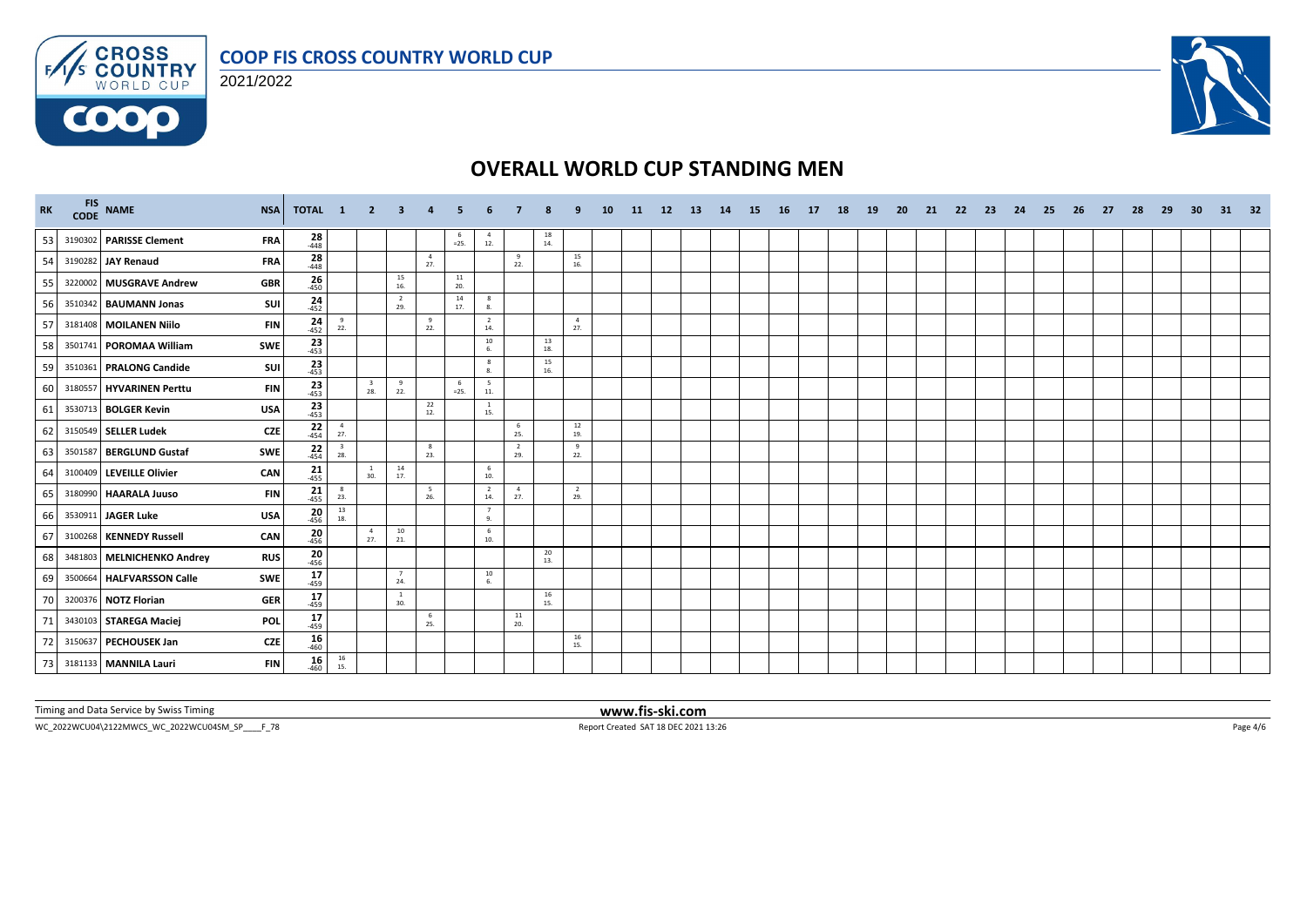

#### 2021/2022



# **OVERALL WORLD CUP STANDING MEN**

| RK | FIS NAME | <b>NSA</b>                                | TOTAL 1          |                                          | $\overline{2}$        | 3                              | $\overline{4}$     | 5.                             |                                |                                          |                     |                                              | 10 | <b>11</b> | 12 | <b>13</b> | 14 | 15 | - 16 | 17 | 18 | 19 | 20 | 21 | - 22 | - 23 | 24 | - 25 | 26 | -27 | 28 | - 29 | 30 | 31 | 32 |
|----|----------|-------------------------------------------|------------------|------------------------------------------|-----------------------|--------------------------------|--------------------|--------------------------------|--------------------------------|------------------------------------------|---------------------|----------------------------------------------|----|-----------|----|-----------|----|----|------|----|----|----|----|----|------|------|----|------|----|-----|----|------|----|----|----|
| 74 |          | 3220016 YOUNG Andrew<br><b>GBR</b>        | $16 \over 460$   |                                          |                       |                                |                    |                                |                                |                                          | $\mathbf{1}$<br>30. | $\begin{array}{c} 15\ (1)\\ 17. \end{array}$ |    |           |    |           |    |    |      |    |    |    |    |    |      |      |    |      |    |     |    |      |    |    |    |
| 75 |          | 3050342 VERMEULEN Mika<br><b>AUT</b>      | $16 \over 460$   |                                          | $_{\rm 8}$<br>23.     | 8<br>23.                       |                    |                                |                                |                                          |                     |                                              |    |           |    |           |    |    |      |    |    |    |    |    |      |      |    |      |    |     |    |      |    |    |    |
| 76 |          | 3190268 BACKSCHEIDER Adrien<br><b>FRA</b> | $15 - 461$       |                                          |                       |                                |                    | $\overline{\mathbf{3}}$<br>28. | $\overline{\mathbf{3}}$<br>13. |                                          | 9<br>22.            |                                              |    |           |    |           |    |    |      |    |    |    |    |    |      |      |    |      |    |     |    |      |    |    |    |
| 77 |          | 3422186 TURTVEIT Vebjoern<br><b>NOR</b>   | $15$<br>$461$    |                                          |                       |                                |                    | 15<br>16.                      |                                |                                          |                     |                                              |    |           |    |           |    |    |      |    |    |    |    |    |      |      |    |      |    |     |    |      |    |    |    |
| 78 |          | 3510351 FURGER Roman<br><b>SUI</b>        | $14 - 462$       |                                          |                       | 6<br>25.                       |                    |                                | 8<br>8.                        |                                          |                     |                                              |    |           |    |           |    |    |      |    |    |    |    |    |      |      |    |      |    |     |    |      |    |    |    |
| 79 |          | SUI<br>3510588 RIEBLI Janik               | $14 \over 462$   |                                          |                       |                                |                    |                                |                                | 14<br>17.                                |                     |                                              |    |           |    |           |    |    |      |    |    |    |    |    |      |      |    |      |    |     |    |      |    |    |    |
| 80 |          | SUI<br>3510023 COLOGNA Dario              | $14 \over 462$   |                                          | $\overline{7}$<br>24. |                                |                    |                                |                                |                                          | 7<br>24.            |                                              |    |           |    |           |    |    |      |    |    |    |    |    |      |      |    |      |    |     |    |      |    |    |    |
| 81 |          | <b>GER</b><br>3200676 BRUGGER Janosch     | $\frac{13}{463}$ |                                          |                       | $\overline{4}$<br>27.          |                    |                                | 9<br>7.                        |                                          |                     |                                              |    |           |    |           |    |    |      |    |    |    |    |    |      |      |    |      |    |     |    |      |    |    |    |
| 82 |          | 3423627 SKAANES Haakon<br><b>NOR</b>      | $13 \over 463$   |                                          |                       |                                | $\frac{13(1)}{19}$ |                                |                                |                                          |                     |                                              |    |           |    |           |    |    |      |    |    |    |    |    |      |      |    |      |    |     |    |      |    |    |    |
| 83 |          | 3510417 KAESER Erwan<br><b>SUI</b>        | $12$<br>-464     |                                          |                       |                                |                    |                                |                                | $\begin{array}{c} 12 \\ 19. \end{array}$ |                     |                                              |    |           |    |           |    |    |      |    |    |    |    |    |      |      |    |      |    |     |    |      |    |    |    |
| 84 |          | 3290321 GARDENER Stefano<br><b>ITA</b>    | $11$<br>$465$    |                                          |                       |                                |                    |                                | 11<br>5.                       |                                          |                     |                                              |    |           |    |           |    |    |      |    |    |    |    |    |      |      |    |      |    |     |    |      |    |    |    |
| 85 |          | 3290504 VENTURA Paolo<br><b>ITA</b>       | $11$<br>$465$    |                                          |                       |                                |                    |                                | 11<br>5.                       |                                          |                     |                                              |    |           |    |           |    |    |      |    |    |    |    |    |      |      |    |      |    |     |    |      |    |    |    |
| 86 |          | 3100412 RITCHIE Graham<br>CAN             | $11$<br>$465$    |                                          |                       |                                |                    |                                | 6<br>10.                       |                                          |                     | 5<br>26.                                     |    |           |    |           |    |    |      |    |    |    |    |    |      |      |    |      |    |     |    |      |    |    |    |
| 87 |          | 3181098 SUHONEN Verneri<br><b>FIN</b>     | $11$<br>-465     | 11<br>20.                                |                       |                                |                    |                                |                                |                                          |                     |                                              |    |           |    |           |    |    |      |    |    |    |    |    |      |      |    |      |    |     |    |      |    |    |    |
| 88 |          | <b>SWE</b><br>3500755 JONSSON Fredrik     | $10\n466$        |                                          |                       |                                |                    |                                | 10<br>6.                       |                                          |                     |                                              |    |           |    |           |    |    |      |    |    |    |    |    |      |      |    |      |    |     |    |      |    |    |    |
| 89 |          | 3180508 HAKOLA Ristomatti<br><b>FIN</b>   | $10^{46}$        | $\begin{array}{c} 10 \\ 21. \end{array}$ |                       |                                |                    |                                |                                |                                          |                     |                                              |    |           |    |           |    |    |      |    |    |    |    |    |      |      |    |      |    |     |    |      |    |    |    |
| 90 |          | 3510534 KLEE Beda<br>SUI                  | $\frac{8}{-468}$ |                                          |                       |                                |                    |                                | 8<br>8.                        |                                          |                     |                                              |    |           |    |           |    |    |      |    |    |    |    |    |      |      |    |      |    |     |    |      |    |    |    |
| 91 |          | 3430249 BURY Dominik<br><b>POL</b>        | 8<br>$-468$      |                                          |                       | $\overline{\mathbf{3}}$<br>28. |                    |                                |                                |                                          | 5<br>26.            |                                              |    |           |    |           |    |    |      |    |    |    |    |    |      |      |    |      |    |     |    |      |    |    |    |
| 92 |          | 3290533 HELLWEGER Michael<br><b>ITA</b>   | $\frac{8}{-468}$ |                                          |                       |                                |                    |                                |                                |                                          |                     | $_{8}$<br>23.                                |    |           |    |           |    |    |      |    |    |    |    |    |      |      |    |      |    |     |    |      |    |    |    |
| 93 |          | 3220033 CLUGNET James<br><b>GBR</b>       | $rac{8}{468}$    |                                          |                       |                                |                    |                                |                                | - 5<br>26.                               |                     | $\overline{\mathbf{3}}$<br>28.               |    |           |    |           |    |    |      |    |    |    |    |    |      |      |    |      |    |     |    |      |    |    |    |
| 94 |          | 3530998 McMULLEN Zanden<br><b>USA</b>     | $\frac{7}{-469}$ |                                          |                       |                                |                    |                                | 7<br>$Q_{\perp}$               |                                          |                     |                                              |    |           |    |           |    |    |      |    |    |    |    |    |      |      |    |      |    |     |    |      |    |    |    |

Timing and Data Service by Swiss Timing **www.fis-ski.com**

WC\_2022WCU04\2122MWCS\_WC\_2022WCU04SM\_SP\_\_\_\_F\_78 Report Created SAT 18 DEC 2021 13:26 Page 5/6